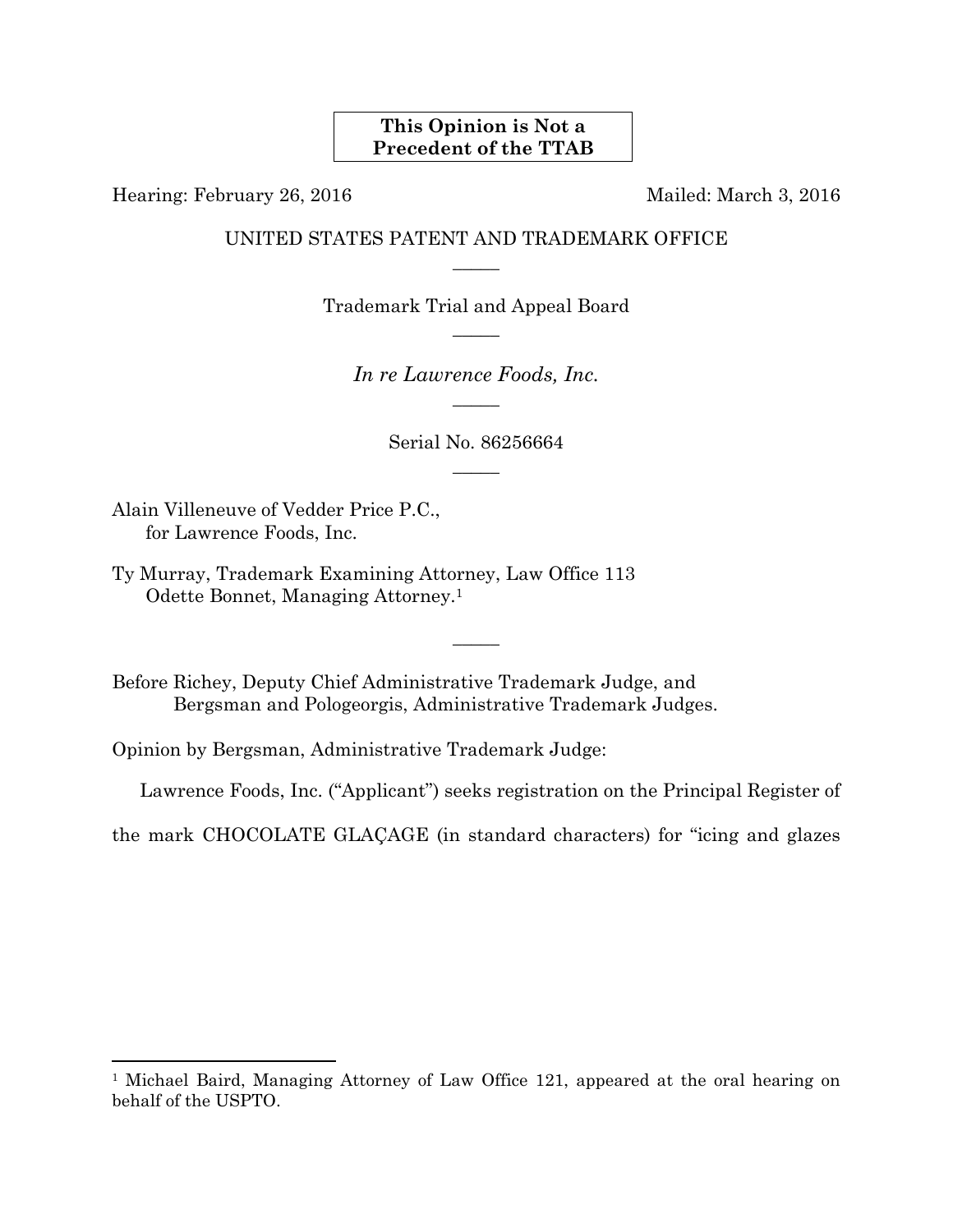for cakes, pies, donuts, and bakery goods," in International Class 30.2 "The English translation of 'GLAÇAGE' in the mark is either 'icing,' 'glazing" or 'frosting.'"3

The Trademark Examining Attorney refused registration of Applicant's mark under Section  $2(e)(1)$  of the Trademark Act of 1946, 15 U.S.C. § 1052(e)(1), on the ground that the mark CHOCOLATE GLAÇAGE "is immediately understood to refer to chocolate glacage-type icings and glazes."4

- I. Preliminary Issues
	- A. The only issue before the Board is whether the mark CHOCOLATE GLAÇAGE is merely descriptive.

The Board pointed out in its October 16, 2015 order that the prosecution of this application is "hardly a model of clarity."5 In that order, the Board noted that the only issue is whether Applicant's mark is merely descriptive.

> Applicant is seeking, by way of its amendment filed October 9, 2014, to register its mark on the Principal Register. The operative refusal on appeal, as evidenced by the Examining Attorney's final refusal dated June 4, 2015 and his brief filed August 24, 2015, is mere descriptiveness under Section 2(e)(1).6

l

<sup>2</sup> Application Serial No. 86256664 was filed on April 18, 2014, based upon Applicant's allegation of a *bona fide* intention to use the mark in commerce under Section 1(b) of the Trademark Act. On August 15, 2014, Applicant filed an Amendment to Allege Use which was accepted.

<sup>3</sup> October 9, 2014 Response to an Office Action. A subsequent Examiner's Amendment, the November 5, 2014 Office Action, reflected Applicant's agreement to disclaim the exclusive right to use the word "Glaçage." At the oral hearing, Mr. Baird, on behalf of the USPTO, agreed to withdrawal of the disclaimer.

<sup>4 22</sup> TTABVUE 8.

<sup>5 19</sup> TTABVUE 1.

<sup>6 19</sup> TTABVUE 2.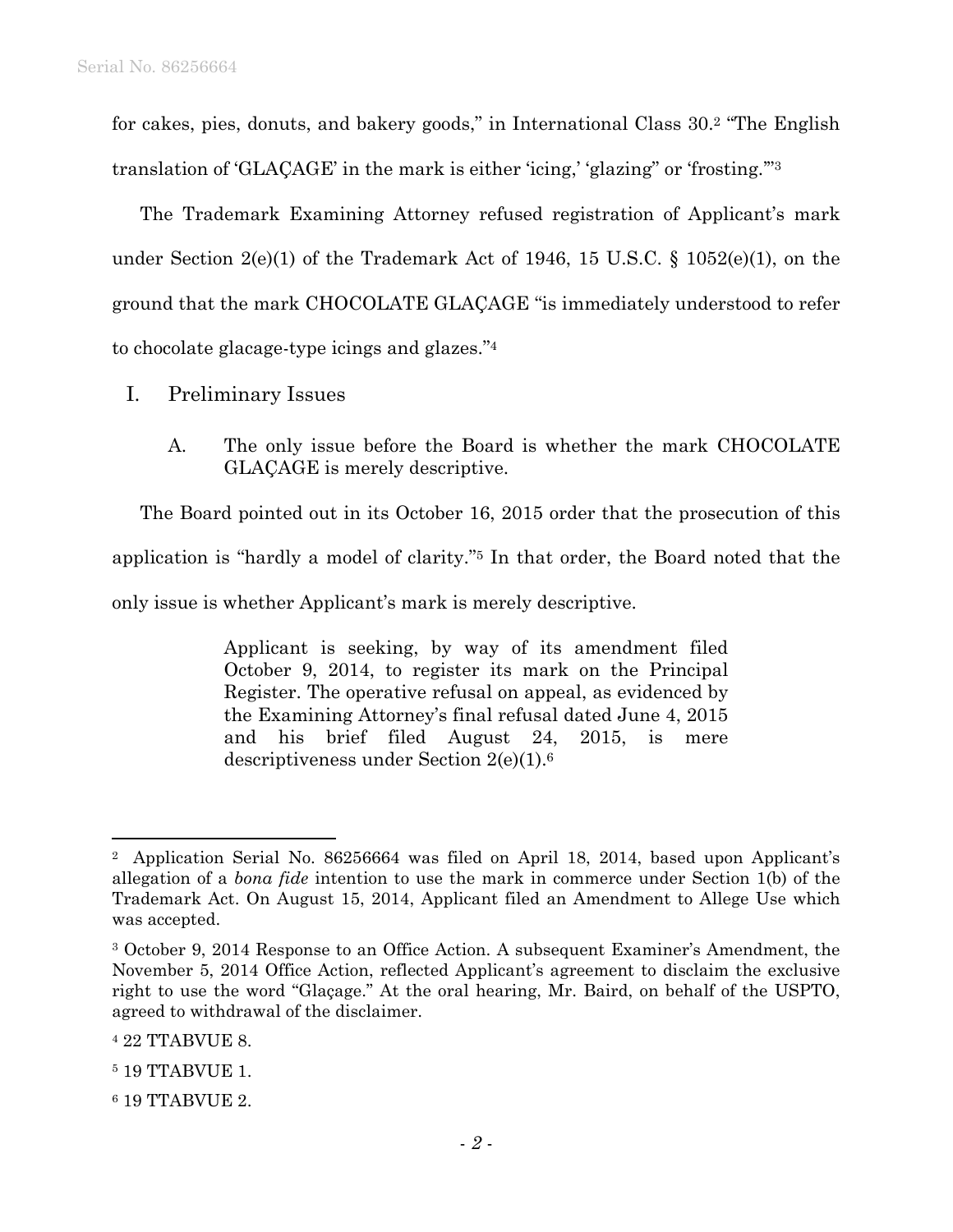To resolve any confusion, the Board authorized the filing of new briefs "directed to only the issue of mere descriptiveness under Section  $2(e)(1)$  of the Act." Accordingly, we will not consider Applicant's arguments regarding whether the mark CHOCOLATE GLAÇAGE is generic.

 B. Applicant may not amend its application to the Supplemental Register.

Initially, Applicant sought to register its mark on the Principal Register. Upon receipt of the mere descriptiveness refusal, Applicant amended its application to the Supplemental Register.8 The Trademark Examining Attorney then refused to register Applicant's mark on the ground that it is generic for "icing and glazes for cakes, pies, donuts, and bakery goods."9 Upon receipt of this Office Action, Applicant amended its application back to the Principal Register.10

At no time during the prosecution of this application did Applicant argue in the alternative that, if its mark is found to be merely descriptive, it would seek registration on the Supplemental Register. Nevertheless, in its Supplemental Brief, Applicant authorized the Board to amend the application to the Supplemental Register if it finds that the mark CHOCOLATE GLAÇAGE is merely descriptive but not generic.<sup>11</sup>

1

<sup>7 19</sup> TTABVUE 2.

<sup>8</sup> August 27, 2014 Response to an Office Action.

<sup>9</sup> September 16, 2014 Office Action.

<sup>10</sup> October 9, 2014 Response to an Office Action.

<sup>11 20</sup> TTABVUE 7.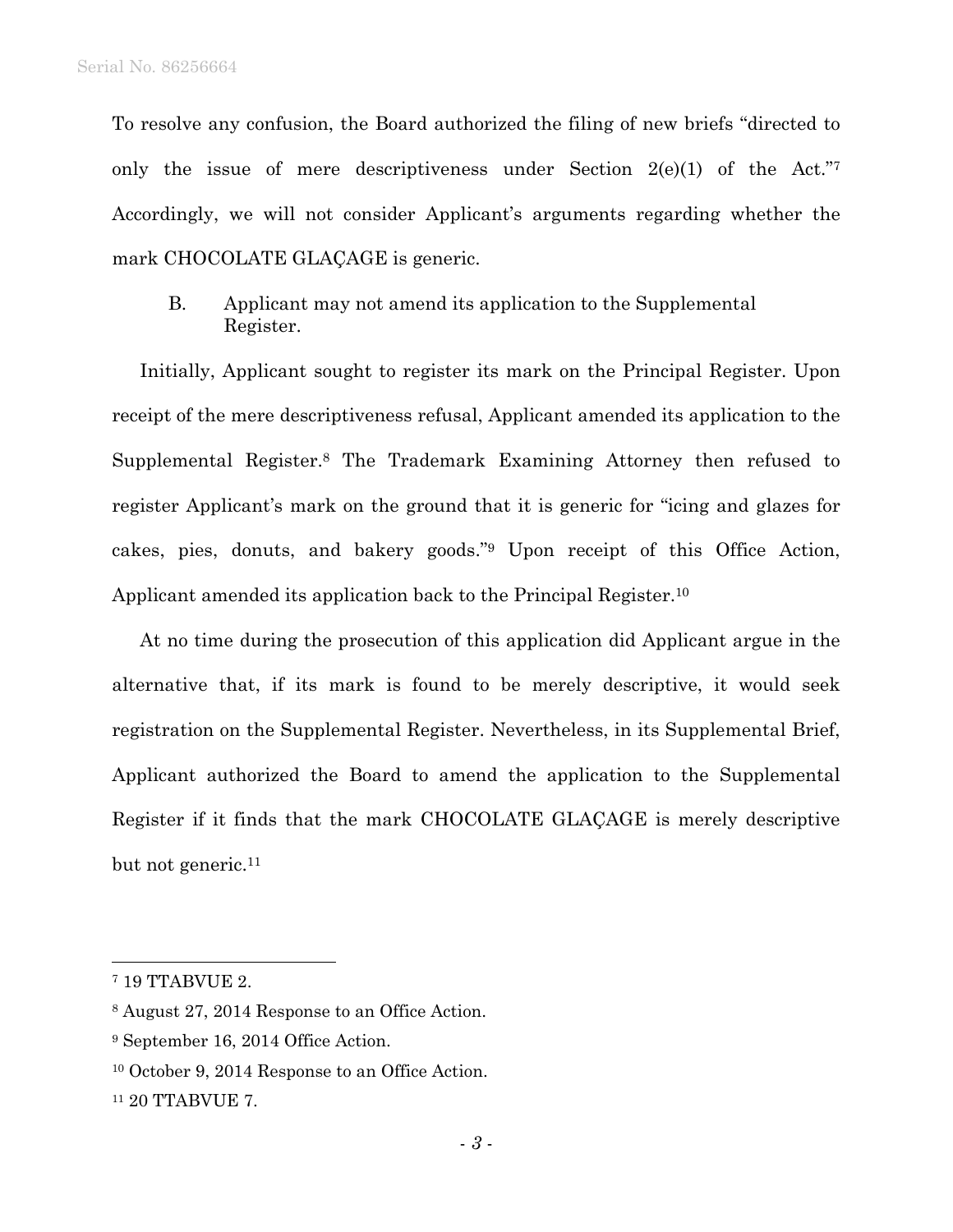In an application filed under Section 1 of the Trademark Act, the applicant may seek registration on the Principal Register and, in the alternative, on the Supplemental Register. If the issues are framed in the alternative (*i.e.*, whether the matter sought to be registered is merely descriptive or, in the alternative, whether it is capable of registration on the Supplemental Register), the applicant may continue to argue that its mark is not merely descriptive on appeal. If the mark is found to be merely descriptive, the Board will address whether the mark is entitled to registration on the Supplemental Register.

However, an applicant may not amend to the Supplemental Register after the Trademark Trial and Appeal Board has affirmed a refusal of registration on the Principal Register. *See* 37 CFR § 2.142(g) ("An application which has been considered and decided on appeal will not be reopened except for the entry of a disclaimer under section 6 of the Act of 1946 or upon order of the Director, but a petition to the Director to reopen an application will be considered only upon a showing of sufficient cause for consideration of any matter not already adjudicated."). After having elected one of the remedies available for contesting the basis for the refusal, namely, appeal rather than amendment to the Supplemental Register, and having pursued the remedy to a conclusion, Applicant may not return to its previous position and pursue another remedy for the same refusal anew. *See In re Phillips-Van Heusen Corp.,* 63 USPQ2d 1047, 1047 n.2 (TTAB 2002) (request in applicant's brief that if the refusals are maintained the application be amended to the Supplemental Register denied because application which has been decided on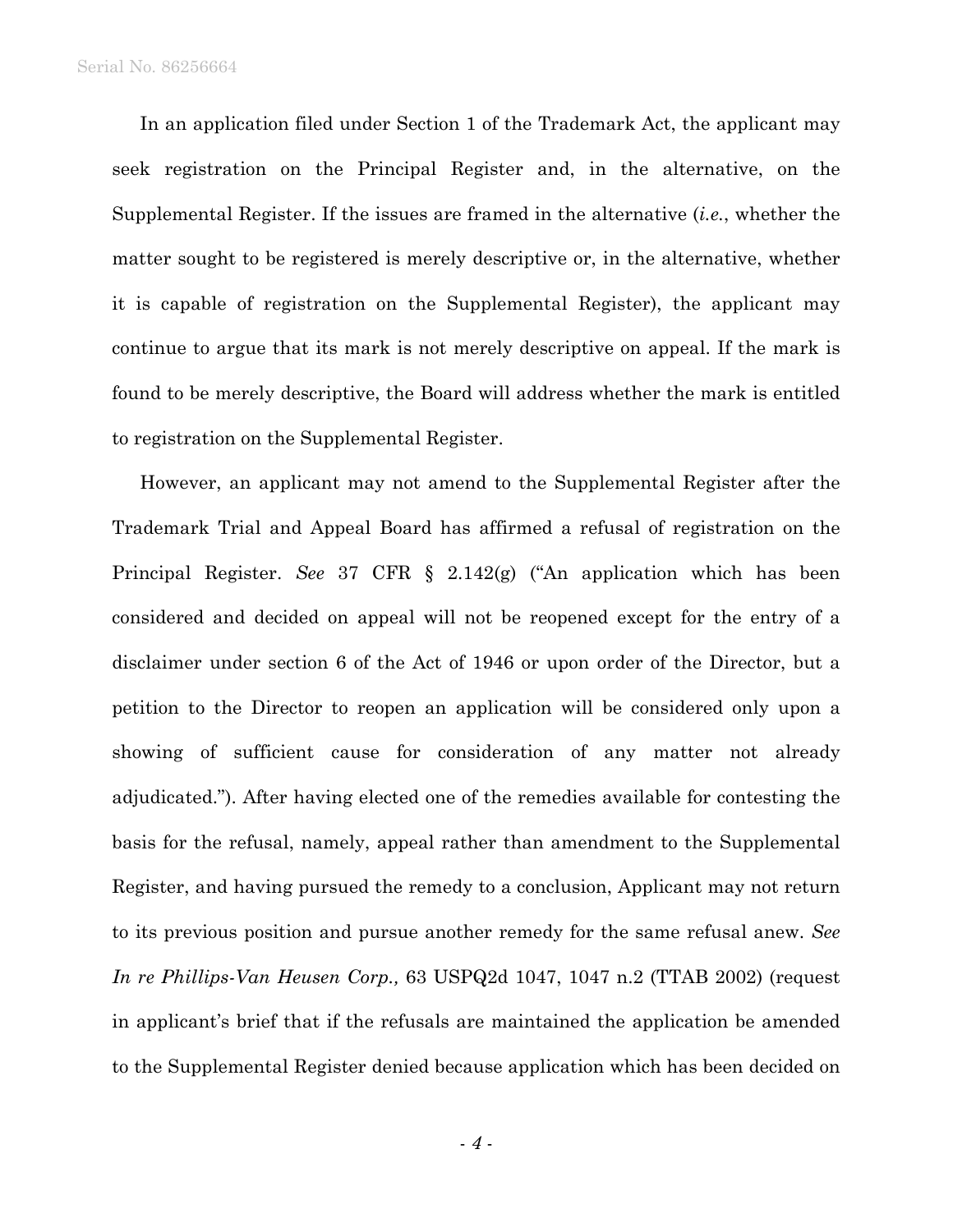appeal will not be reopened); *In re Taverniti, SARL*, 225 USPQ 1263, 1264 n.3 (TTAB 1985) (it has been the practice of the Commissioner [now Director] to refuse to reopen, after final decision, for amendment to the Supplemental Register); *In re Dodd International, Inc.*, 222 USPQ 268, 270 (TTAB 1983) (Board denied request to reopen application, after final decision, for amendment to Supplemental Register, quoting 37 CFR § 2.142(g)).

"Applicant's right to seek registration on the Supplemental Register is not prejudiced [by this decision] since it is not precluded from filing a new application for registration on the Supplemental Register." *Ex parte Simoniz Co.,* 161 USPQ 365, 366 (Comm'r Pats. 1969). The quoted proposition holds true in this case.

#### II. Applicable Law

A term is merely descriptive of goods or services within the meaning of Section  $2(e)(1)$  if it forthwith conveys an immediate idea of an ingredient, quality, characteristic, feature, function, purpose or use of the goods or services. *In re Chamber of Commerce of the U.S.*, 675 F.3d 1297, 102 USPQ2d 1217, 1219 (Fed. Cir. 2012). *See also, In re Gyulay*, 820 F.2d 1216, 3 USPQ2d 1009 (Fed. Cir. 1987). Whether a mark or a component of a mark is merely descriptive is determined in relation to the goods or services for which registration is sought and the context in which the term is used, not in the abstract or on the basis of guesswork. *In re Abcor Development Corp.*, 588 F.2d 811, 200 USPQ 215, 218 (CCPA 1978); *In re Remacle*, 66 USPQ2d 1222, 1224 (TTAB 2002). A term need not immediately convey an idea of each and every specific feature of the goods or services in order to be considered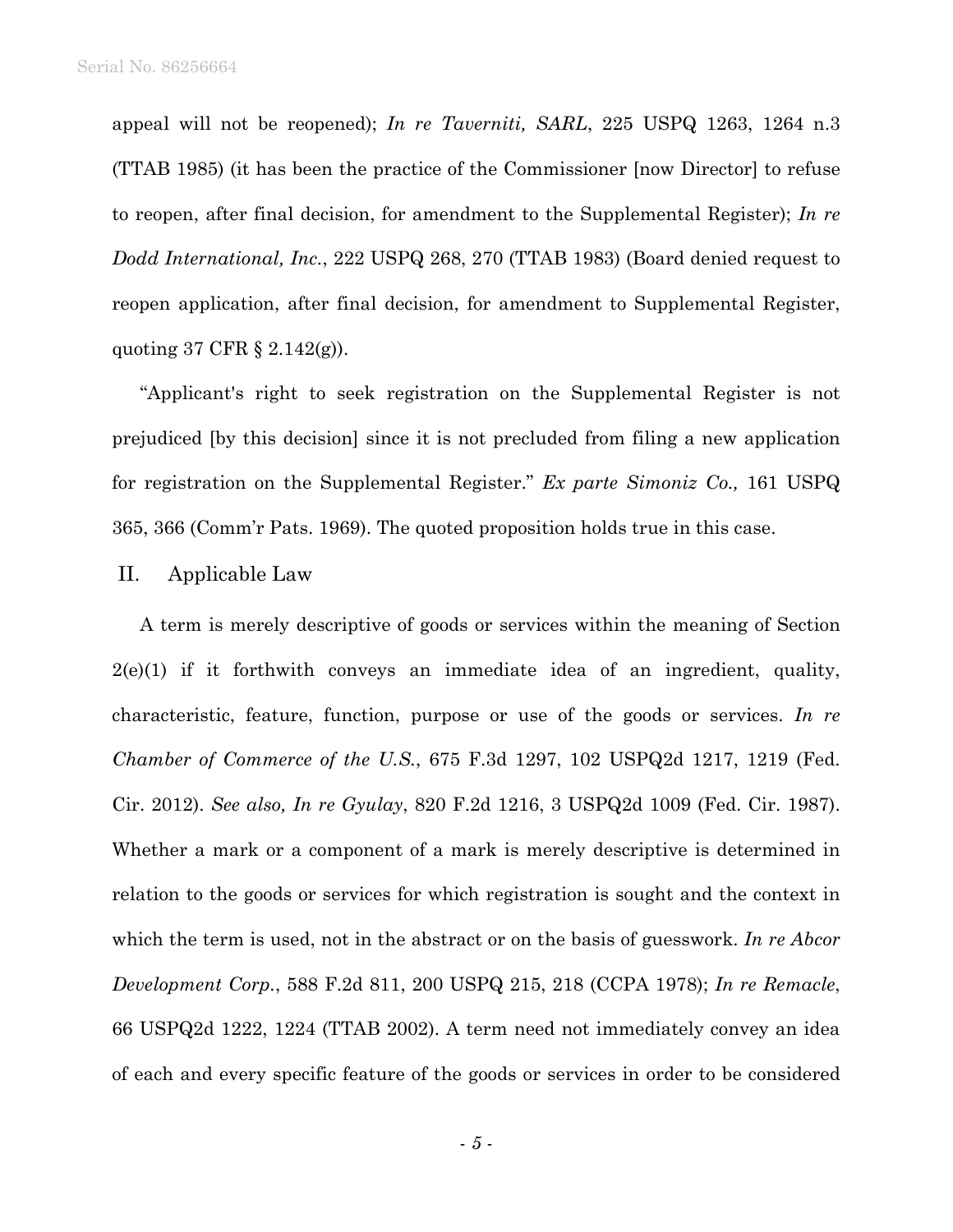merely descriptive; it is enough if it describes one significant attribute, function or property of them. *See In re Gyulay*, 3 USPQ2d at 1010; *In re H.U.D.D.L.E.*, 216 USPQ 358 (TTAB 1982); *In re MBAssociates*, 180 USPQ 338 (TTAB 1973). This requires consideration of the context in which the mark is used or intended to be used in connection with those goods or services, and the possible significance that the mark would have to the average purchaser of the goods or services in the marketplace. *See In re Chamber of Commerce of the U.S.*, 102 USPQ2d at 1219; *In re Bayer Aktiengesellschaft*, 488 F.3d 960, 82 USPQ2d 1828, 1831 (Fed. Cir. 2007); *In re Abcor Dev. Corp.*, 200 USPQ at 218; *In re Venture Lending Assocs.*, 226 USPQ 285 (TTAB 1985). The question is not whether someone presented only with the mark could guess the products or activities listed in the description of goods or services. Rather, the question is whether someone who knows what the products or services are will understand the mark to convey information about them. *DuoProSS Meditech Corp. v. Inviro Med. Devices, Ltd.*, 695 F.3d 1247, 103 USPQ2d 1753, 1757 (Fed. Cir. 2012) (quoting *In re Tower Tech, Inc.*, 64 USPQ2d 1314, 1316-1317 (TTAB 2002). *See also In re Patent & Trademark Services Inc.*, 49 USPQ2d 1537, 1539 (TTAB 1998); *In re Home Builders Association of Greenville*, 18 USPQ2d 1313, 1317 (TTAB 1990); *In re American Greetings Corp.*, 226 USPQ 365, 366 (TTAB 1985).

When two or more merely descriptive terms are combined, the determination of whether the composite mark also has a merely descriptive significance turns on the question of whether the combination of terms evokes a non-descriptive commercial impression. If each component retains its merely descriptive significance in relation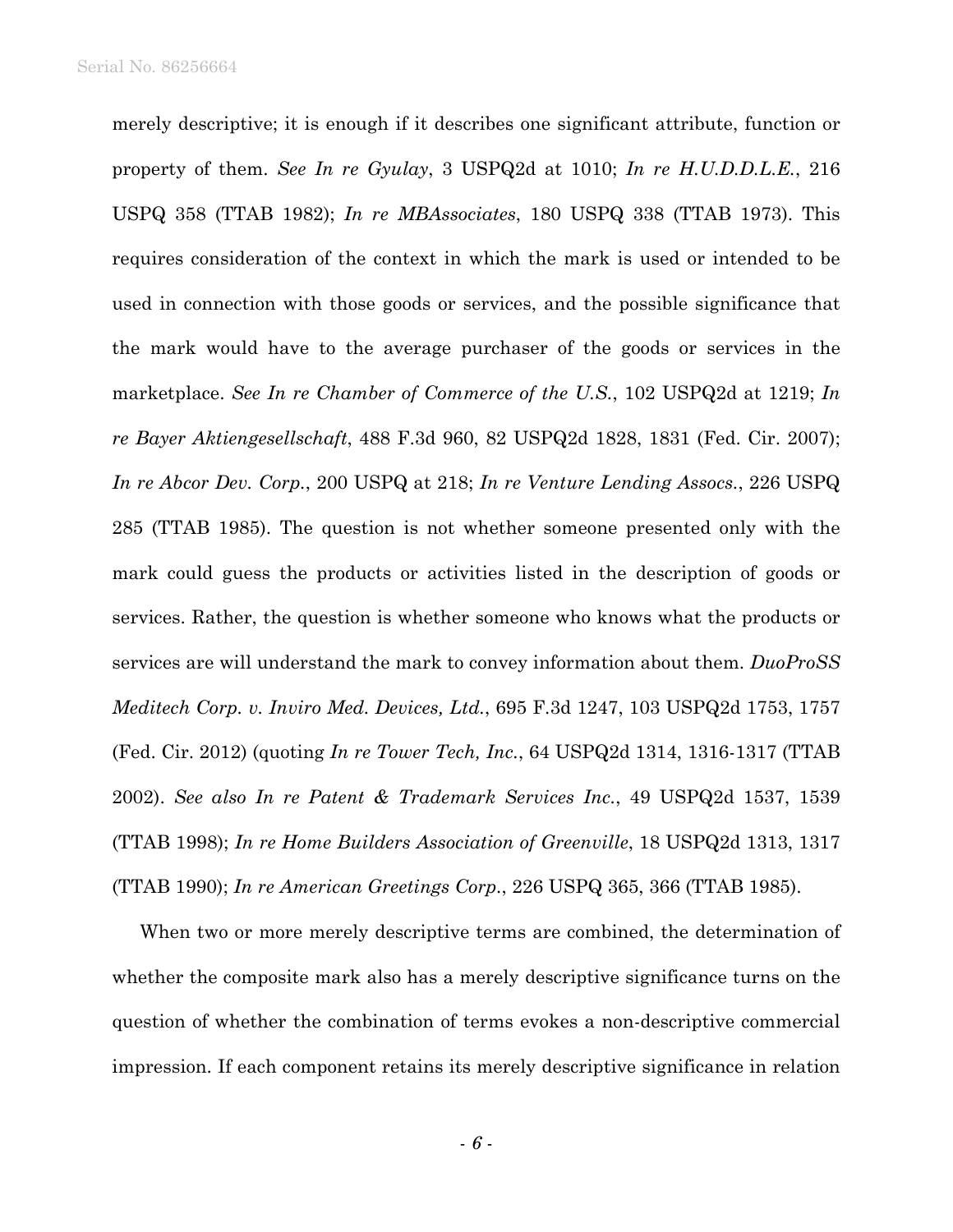to the goods or services, the combination results in a composite that is itself merely descriptive. *In re Oppedahl & Larson LLP*, 373 F.3d 1171, 71 USPQ2d 1370, 1371 (Fed. Cir. 2004) (quoting *Estate of P.D. Beckwith, Inc. v. Commissioner*, 252 U.S. 538, 543 (1920)). *See also In re Tower Tech, Inc.*, 64 USPQ2d at 1318 (SMARTTOWER merely descriptive of commercial and industrial cooling towers); *In re Sun Microsystems Inc*., 59 USPQ2d 1084 (TTAB 2001) (AGENTBEANS merely descriptive of computer programs for use in developing and deploying application programs); *In re Putman Publishing Co.*, 39 USPQ2d 2021 (TTAB 1996) (FOOD & BEVERAGE ONLINE merely descriptive of news and information services in the food processing industry). However, a mark comprising a combination of merely descriptive components is registrable if the combination of terms creates a unitary mark with a non-descriptive meaning, or if the composite has an incongruous meaning as applied to the goods or services. *See In re Colonial Stores Inc.*, 394 F.2d 549, 157 USPQ 382 (CCPA 1968) (SUGAR & SPICE for "bakery products"); *In re Shutts*, 217 USPQ 363 (TTAB 1983) (SNO-RAKE for "a snow removal hand tool having a handle with a snow-removing head at one end, the head being of solid uninterrupted construction without prongs"). Thus, we must consider the issue of descriptiveness by looking at the mark in its entirety.

"On the other hand, if one must exercise mature thought or follow a multi-stage reasoning process in order to determine what product or service characteristics the term indicates, the term is suggestive rather than merely descriptive." *In re Tennis in the Round, Inc.*, 199 USPQ 496, 498 (TTAB 1978). *See also, In re Shutts*, 217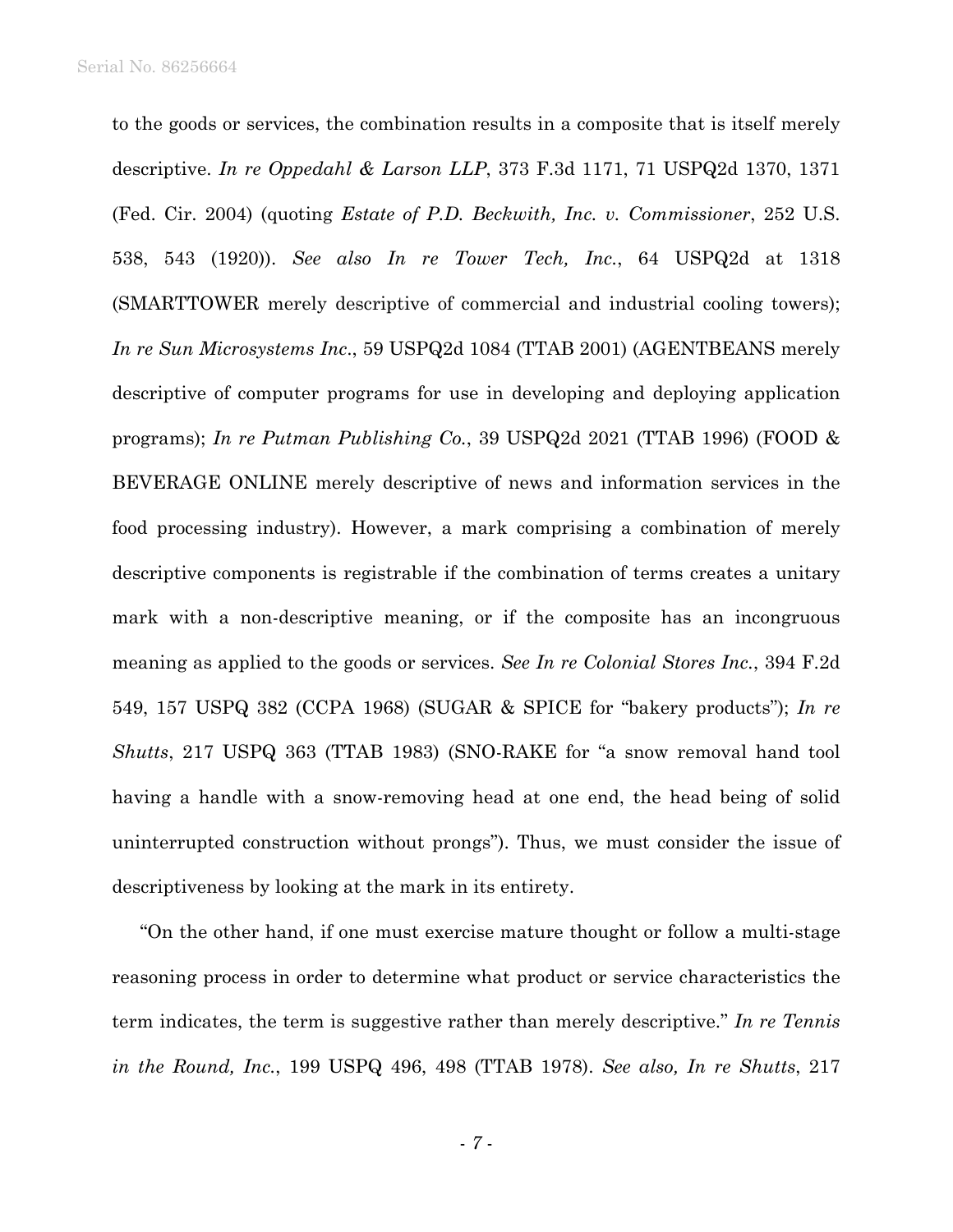$\overline{a}$ 

USPQ at 364-65; *In re Universal Water Systems, Inc.*, 209 USPQ 165, 166 (TTAB 1980). In this regard, "incongruity is one of the accepted guideposts in the evolved set of legal principles for discriminating the suggestive from the descriptive mark." *In re Shutts,* 217 USPQ at 365. *See also In re Tennis in the Round, Inc*., 199 USPQ at 498 (the association of applicant's mark TENNIS IN THE ROUND with the phrase "theater-in-the-round" creates an incongruity because applicant's services do not involve a tennis court in the middle of an auditorium).

"Chocolate" is defined as "a food that is made from cacao beans that is eaten as candy or used as a flavoring ingredient in other sweet foods."12

"Glaçage" is the French word for icing or glazing.13 It is pronounced "glah sahzh."14

The Trademark Examining Attorney submitted the excerpts from the websites listed below in his December 29, 2014 Office Action showing the phrase "Chocolate Glacage" or "Chocolate Glaçage" used to describe pastry icings.15

<sup>12</sup> Merriam-Webster online dictionary (merriam-webster.com) attached to the July 16, 2014 Office Action.

<sup>13</sup> Reverso website (dictionary.reverso.net) derived from the **COLLINS ENGLISH FRENCH DICTIONARY** (2005).

<sup>&</sup>lt;sup>14</sup> The mark (,) under the letter "c" in "glacage" is a cedilla and it is pronounced as the letter "s." *Dictionary.com* derived from **THE RANDOM HOUSE DICTIONARY** (2016) ("a mark (,) placed under a consonant letter, as under c in French, in Portuguese, and formerly in Spanish, to indicate that it is pronounced (s)." The Board may take judicial notice of dictionary definitions, *Univ. of Notre Dame du Lac v. J.C. Gourmet Food Imp. Co*., 213 USPQ 594 (TTAB 1982), *aff'd*, 703 F.2d 1372, 217 USPQ 505 (Fed. Cir. 1983), including online dictionaries that exist in printed format or have regular fixed editions. *In re Red Bull GmbH*, 78 USPQ2d 1375, 1378 (TTAB 2006).

<sup>15</sup> Purchasers are not apt to place much significance on the cedilla. *Cf. In re G. D. Searle & Co.*, 360 F.2d 650, 149 USPQ 619, 623 (CCPA 1963) (holding common descriptive term "the pill" generic despite addition of quotation marks because "the evidence of record simply does not support appellant's position that the addition of quotation marks to an otherwise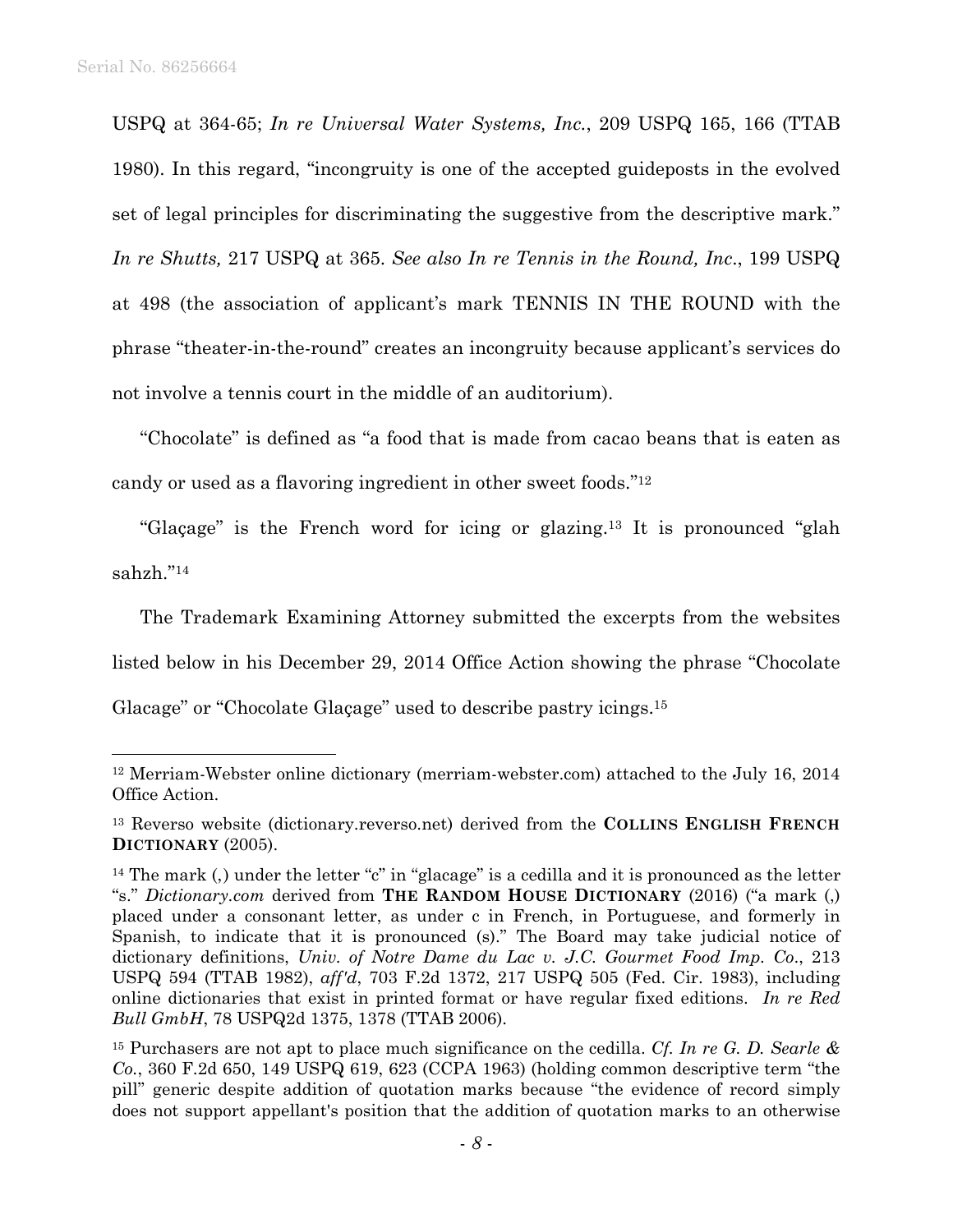$\overline{a}$ 

1. *Noodle.com* website presenting access to a video entitled "Overview of How

To Make Chocolate Glacage Glaze Frosting For Dessert." The video was also posted

on the *RadiantChocolate.com* website.16 The text accompanying the video is set forth below:

> A remarkable tutorial on making Chocolate Glacage glaze frosting.

> This How to Make Chocolate Glacage Frosting video tutorial really gave me a hand in perfecting my Glacage glaze frosting. I really enjoyed watching this presentation.

> It's really refreshing to know how to make this one. This is perfect for almost every type of cake. Just be careful though. This delectably sweet recipe can actually be your diet's worst nightmare.

2. Eileen's Cookery website (*Eileenscookery.com*) (September 12, 2012) features

an article entitled "Steamed Chocolate Cake With Chocolate Glacage."

common descriptive name converts it into a trademark."); *In re Litehouse Inc.,* 82 USPQ2d 1471, 1474 (TTAB 2007) ("the presence of the exclamation points in applicant's mark does not suffice to negate the mere descriptiveness of the mark."); *In re Vanilla Gorilla L.P.*, 80 USPQ2d 1637, 1639 (TTAB 2006) (noting that "the addition of punctuation marks to a descriptive term would not ordinarily change the term into a non-descriptive one."); *In re Samuel Moore & Co.*, 195 USPQ 237, 240 (TTAB 1977) ("the addition of punctuation marks to a descriptive term would not ordinarily change the term into a non-descriptive one.").

<sup>16</sup> Applicant objects to the video because it "is attached to a website named 'howtocookthat.net' where a woman named Ann Reardon helps talk about the glaze. She is a food scientist from Australia and her website is also from Australia." 20 TTABVUE 16-17. This website is accessible to American consumers as is shown by its being referenced by the *Noodles.com* website. Also, the video is accessible through the *RadiantChocolate.com* website which provides access to instructional videos and recipes for making different foods. Applicant's objection is overruled.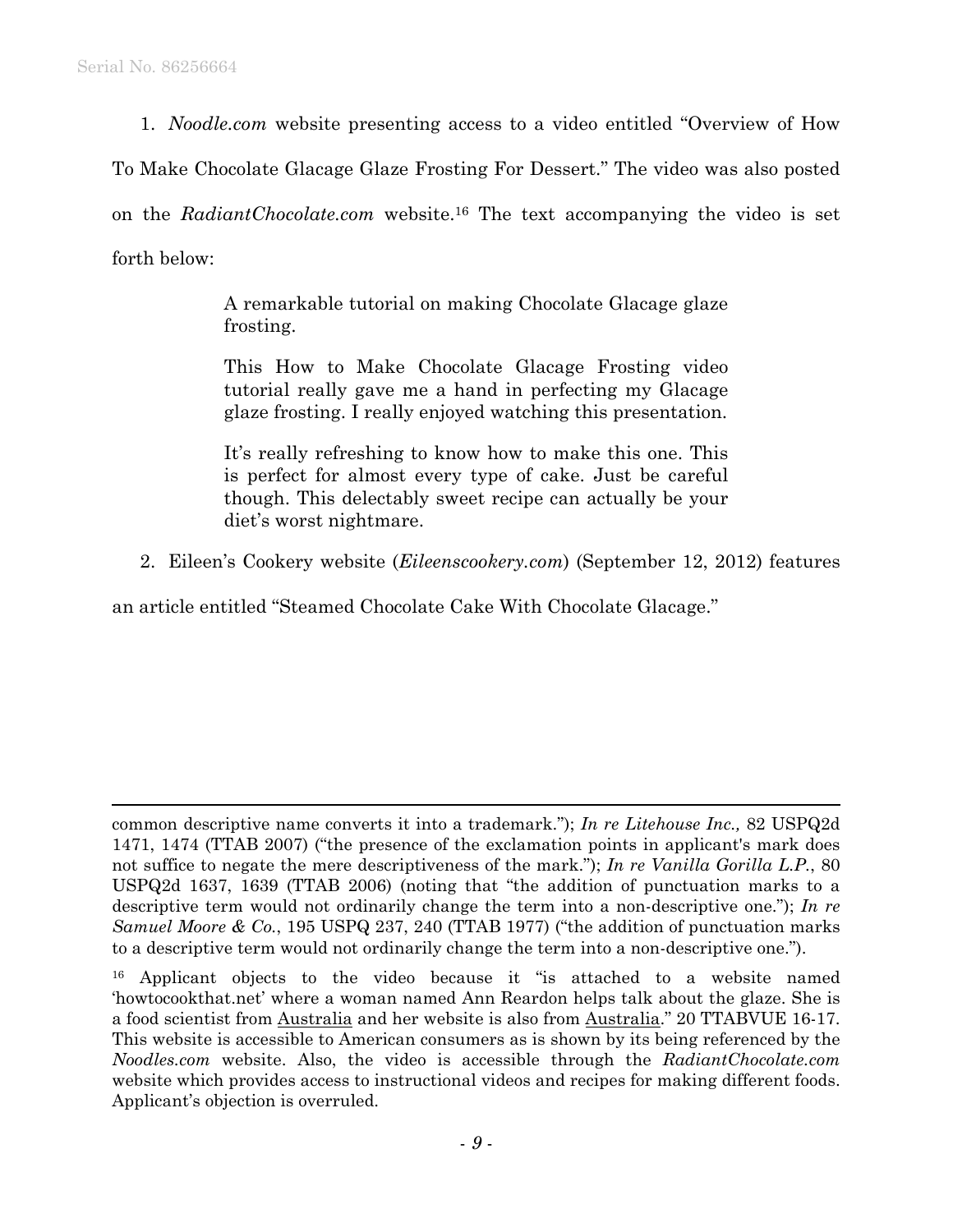

Steamed Chocolate Cake With Chocolate Glacage

The author wrote that "[t]he night before applying the chocolate glacage, my chocolate cake looked so dark. Thanks to Chef Jerry's suggestion to use Bensdrop cocoa powder."

3. Pinterest website (*pinterest.com*) has a "Glaçage" webpage featuring photographs of various desserts with icing.17

4. *Hereghty.com* website advertising handcrafted pastries, including the following cakes:

## **Paris Cake**

1

Layers of dark chocolate mousse and chocolate sponge with a hint of rum, finished with dark chocolate glacage.

\* \* \*

<sup>17</sup> Applicant objects to our consideration of the *Pinterest.com* website because it is "a big index where each word, each concept is given a page with links displayed dynamically. On the Pinterest page, each link refers to a different website. To say that Pinterest shows evidence of use of any word by itself is improper." 20 TTABVUE 21. Like any other Internet website, the *Pinterest.com* website entry for "Glaçage" is probative for what it shows on its face (*e.g.*, photographs of various desserts with icings under the label "Glaçage"). This website is just one piece of evidence. Each piece of evidence is considered in light of the rest of the evidence, rather than individually. *Cf. West Florida Seafood Inc. v. Jet Restaurants Inc.*, 31 F.3d 1122, 31 USPQ2d 1660, 1666 (Fed. Cir. 1994). Applicant's objection is overruled.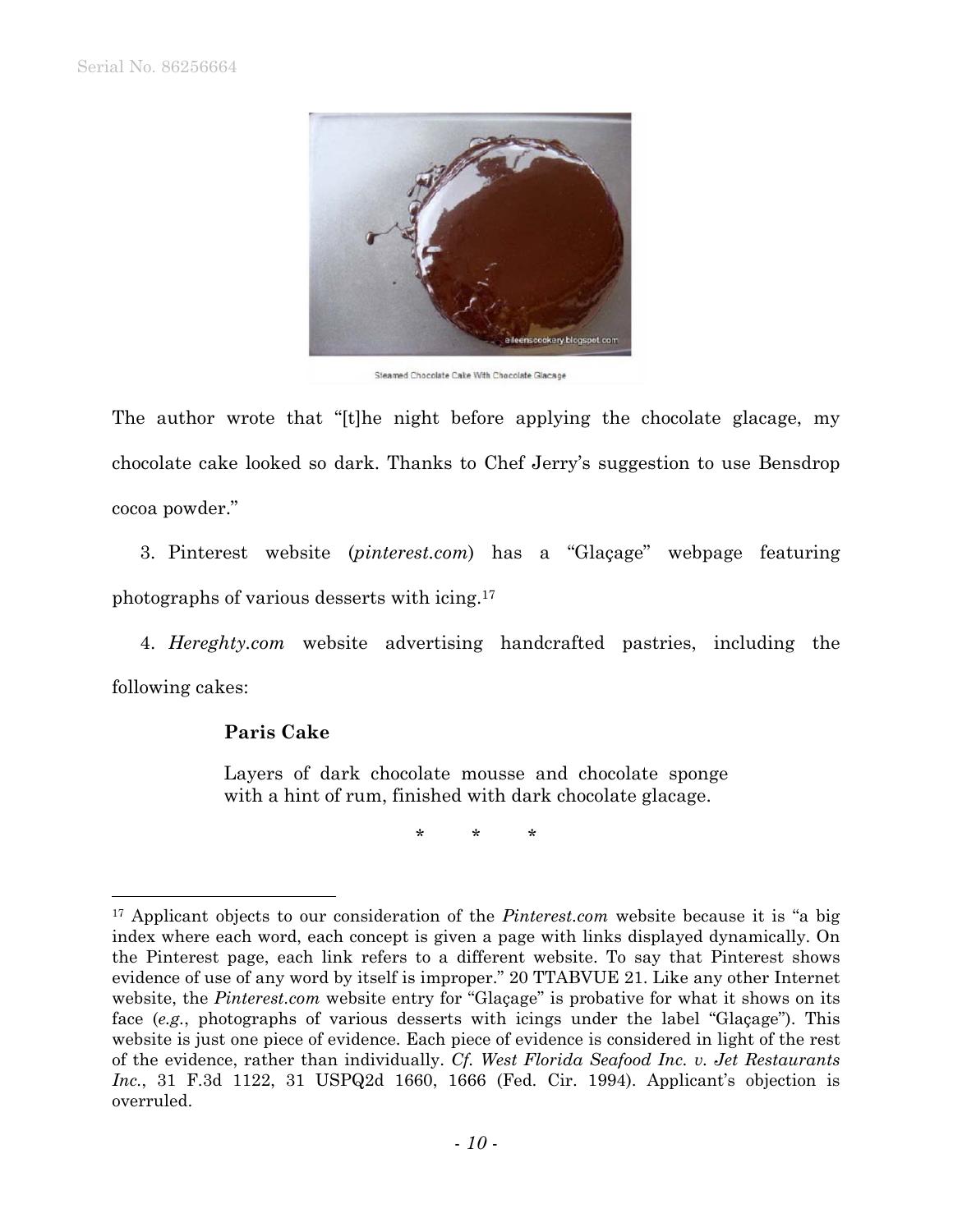# **Majorca**

Layers of moist chocolate cake and passion fruit mousse topped with dark chocolate glacage.

# **London**

Chocolate cake with raspberry buttercream filling, finished with chocolate glacage, toasted slivered almonds, and fresh fruit.

5. The Sweet Life website (tvelasquez.wordpress.com) featuring a blog entry

entitled "Christmas Entremet '12."

Pictured is a [sic] entremet I made for the familia for Christmas. The entremets consists of a "brownie like" base, with roasted slivered almonds, Irish cream chocolate mousse, and covered in a chocolate glacage (choc. shiny glaze), with chocolate decorations. …



The webpage identifies tags as "baking, brownie base, chocolate decorations, chocolate glacage, etc."

6. *Wintercinculinaryschool.blogspot.com* (June 8, 2011) blog entry for "Chocolate

Glacage."

## **Chocolate Glacage**

This is a glaze that is a little bit thicker in consistency then [sic] ganache that you enrobe with, but not quite as thick as fondant. It should be of spreading consistency and should give a nice flat gloss to a dessert.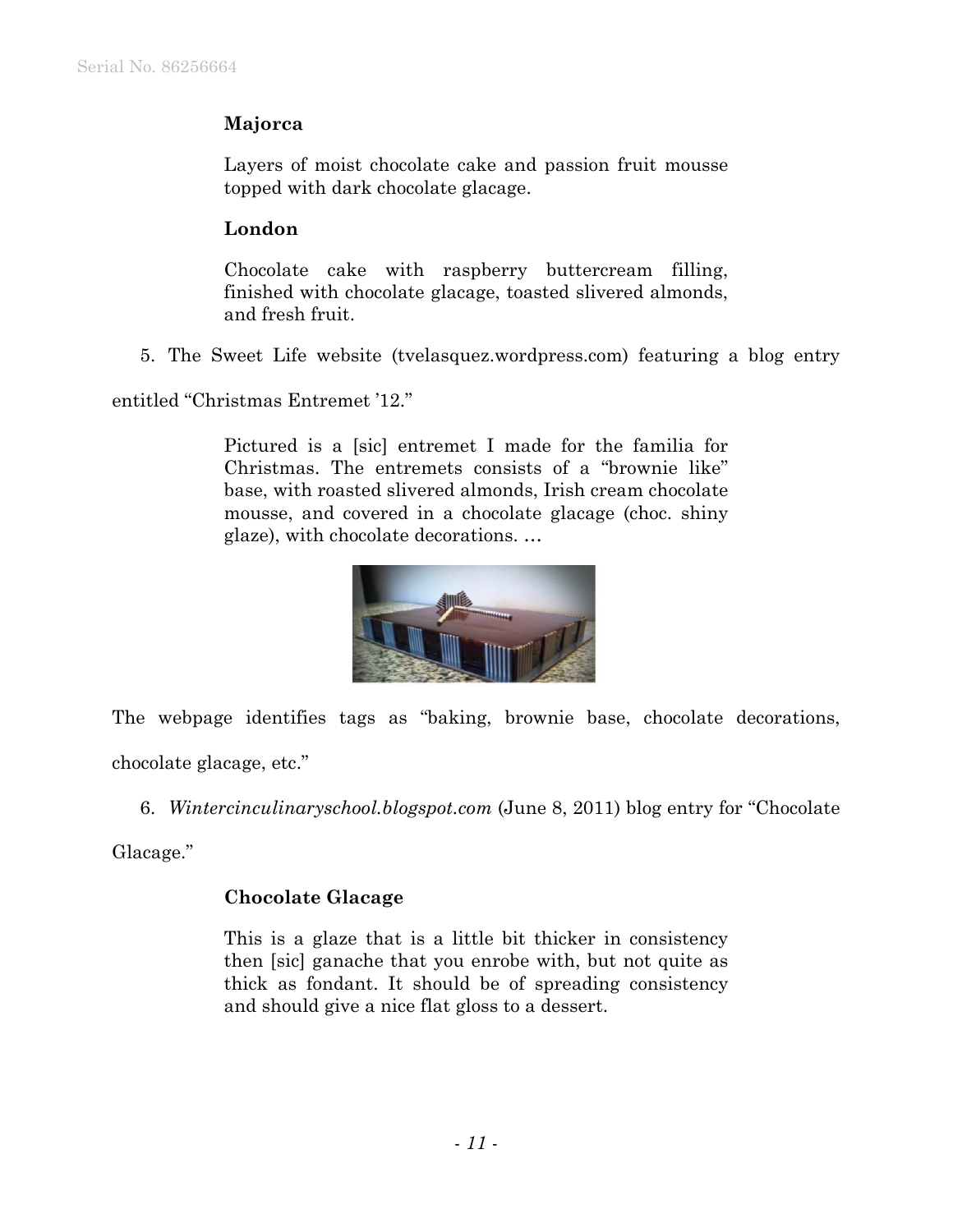7. My Wife Makes website (*mywifemakes.com*) (October 26, 2014) featuring a

recipe for pumpkin spice praline mousse cake.18

Firstly, we have a lovely and light spice syrup soaked chiffon sponge base, and on top of it sits some poached pumpkin, a pumpkin cremeux, another layer of chiffon sponge. All of this sinful goodness is then encased in the best damn tasting milk chocolate praline mousse and is finally adorned with a silky glossy layer of chocolate glacage.



8. Let's Rock Like da Vinci blog (*rockdavinci.blogspot*) (November 10, 2012) featuring the recipe for "2012 Halloween – Oreo Bat Cave Cake with Chocolate Glacage."

### **Chocolate Glacage**:

6 oz Dark unsweetened dark chocolate pistols – chopped

6 oz heavy cream

3 Tbsp soft butter

1

\* \* \*

<sup>&</sup>lt;sup>18</sup> Applicant objects to this website because it is sponsored by an Australian couple. "The fact that some people in Melbourne use CHOCOLATE GLACAGE on one recipe is once again inconsequential to the current analysis." 20 TTABVUE 19. This website is accessible to American consumers surfing the Internet for recipes. The fact that the website is sponsored by an Australian couple does not in and of itself disqualify the website from consideration since it is accessible by American consumers. Applicant's objection is overruled.

Also, the Board looks at the evidence as a whole and this website is just one piece of evidence under consideration.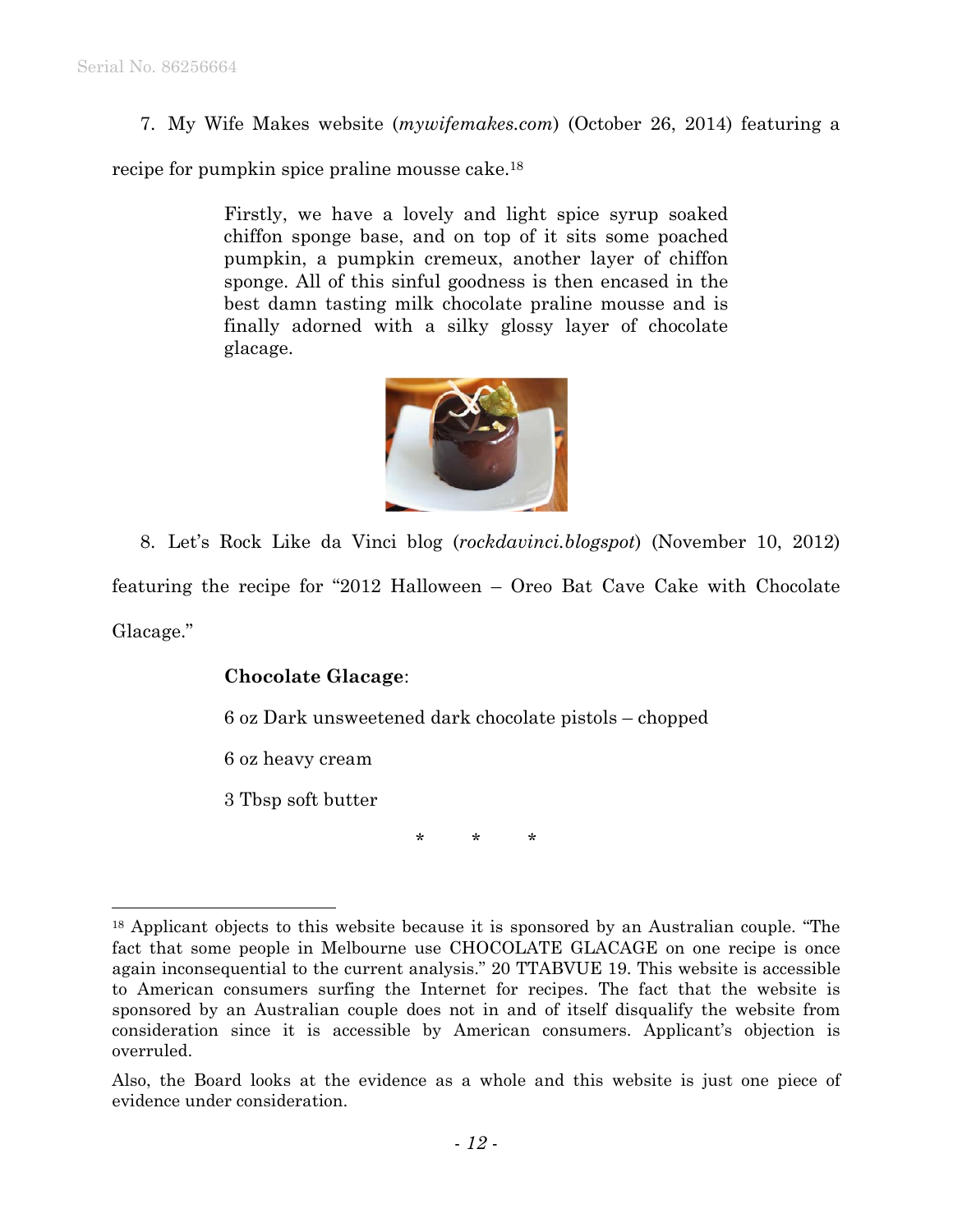1



Pour the chocolate glacage over the cake. Let it drizzle down the side of the cake naturally. …

9. Evan's Kitchen Ramblings blog (*bossacafez.blogspot*) (December 28, 2012) featuring a chocolate banana yule log with chocolate glacage.19

10. LoveJoyBakers website (*lovejoybakers.com*) offering cakes with chocolate glacage as a frosting option.

In his November 5, 2014 Office Action, the Trademark Examining Attorney included an excerpt from the *Ziplist.com* website for a recipe for Chocolate Glacage originally from Epicurious.

The evidence in its entirety shows that CHOCOLATE GLAÇAGE immediately describes a specific flavor of a particular type of icing used on cakes and other bakery goods. This evidence establishes the mere descriptiveness of CHOCOLATE

<sup>&</sup>lt;sup>19</sup> Applicant objects to this website because it is sponsored by "a Japanese [woman] who speaks Korean and English. She has a passion for French and Japanese pastries and desserts. … The fact that one blogger in Japan, with a nice mastery of English used the expression chocolate glacage in 2012 on one of her recipes is hardly evidence of generic use of the term in the United States. The use of the mark in Japan is inconsequential to the prosecution of a mark in the United States. For this reason, this site is irrelevant to this analysis and should be dismissed as evidence from this list." 20 TTABVUE 20. This website is accessible by American consumers surfing the Internet for recipes. It is one piece of evidence considered in light of the other evidence. Applicant's objection is overruled.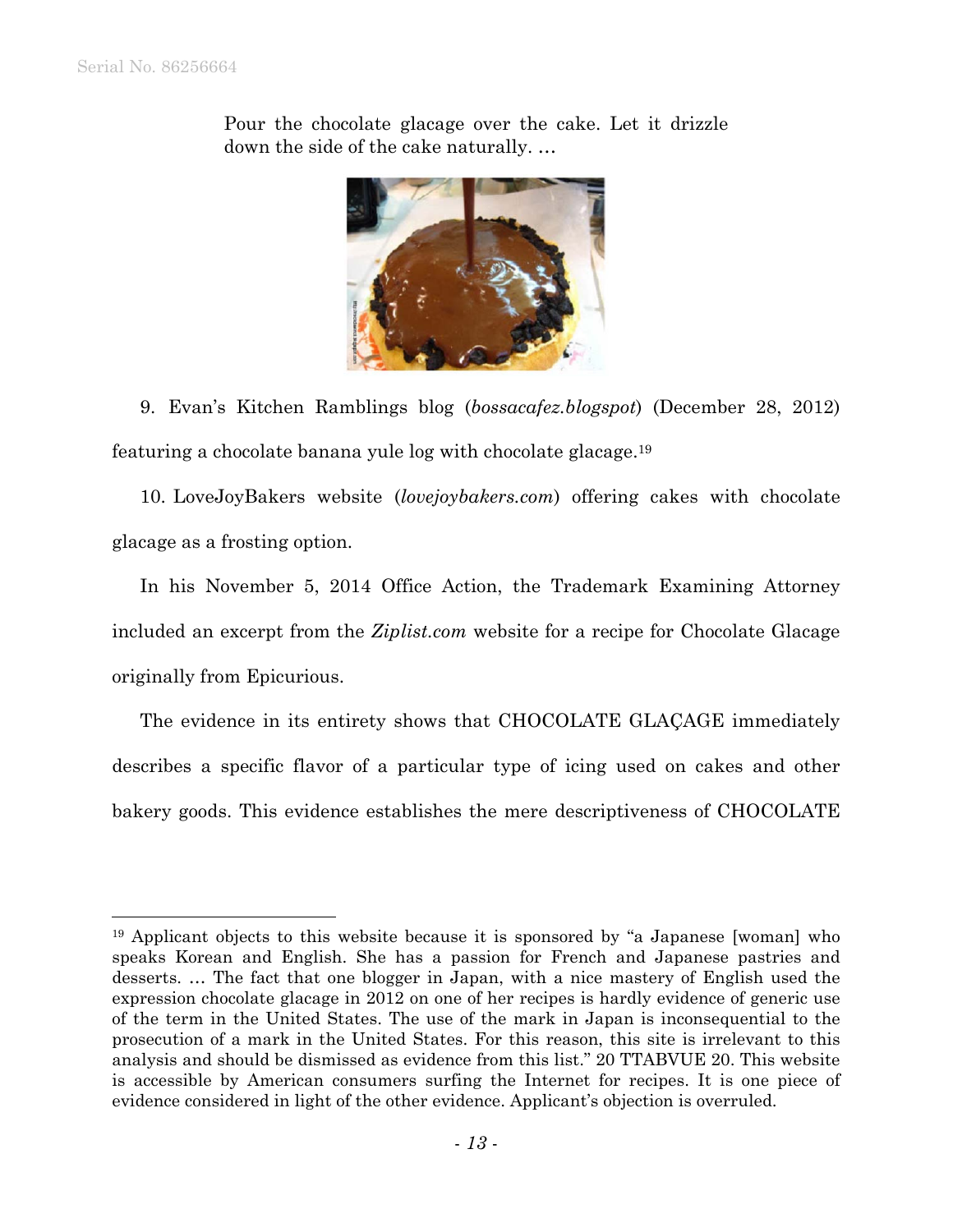GLAÇAGE as applied to "icing and glazes for cakes, pies, donuts, and bakery goods."

Applicant vigorously argues that the doctrine of foreign equivalents does not apply in this case. The Trademark Examining Attorney agrees.

> Based upon the fact that the mark is immediately recognized and understood by the general public as generically describing the applicant's goods of icing and glazing, the examining attorney agrees the Doctrine is not applicable in this case.20

As shown in the record, chefs and food writers describe their icing as a CHOCOLATE GLAÇAGE; they do not translate the French word "glaçage." Thus, it is the phrase CHOCOLATE GLAÇAGE itself that is merely descriptive, without translation of any part of the phrase.

Applicant also argues that there is no dictionary evidence for the word "glaçage." However, the fact that a term is not found in a dictionary is not controlling on the question of registrability where, as in this case, the examining attorney has shown that the term has a well understood and recognized meaning. *See In re Planalytics Inc.,* 70 USPQ2d 1453, 1456 (TTAB 2004) ("the presence of a term in the dictionary is not a condition precedent for a finding that a term is merely descriptive."); *In re Orleans Wines, Ltd.*, 196 USPQ 516, 517 (TTAB 1977).

As to the asserted "uniqueness" of CHOCOLATE GLAÇAGE because it is not well known term,<sup>21</sup> the fact that no other competitor may be using CHOCOLATE GLAÇAGE does not make it an inherently distinctive when the only significance

 $\overline{a}$ 

<sup>20 20</sup> TTABVUE 14.

<sup>21 20</sup> TTABVUE 11,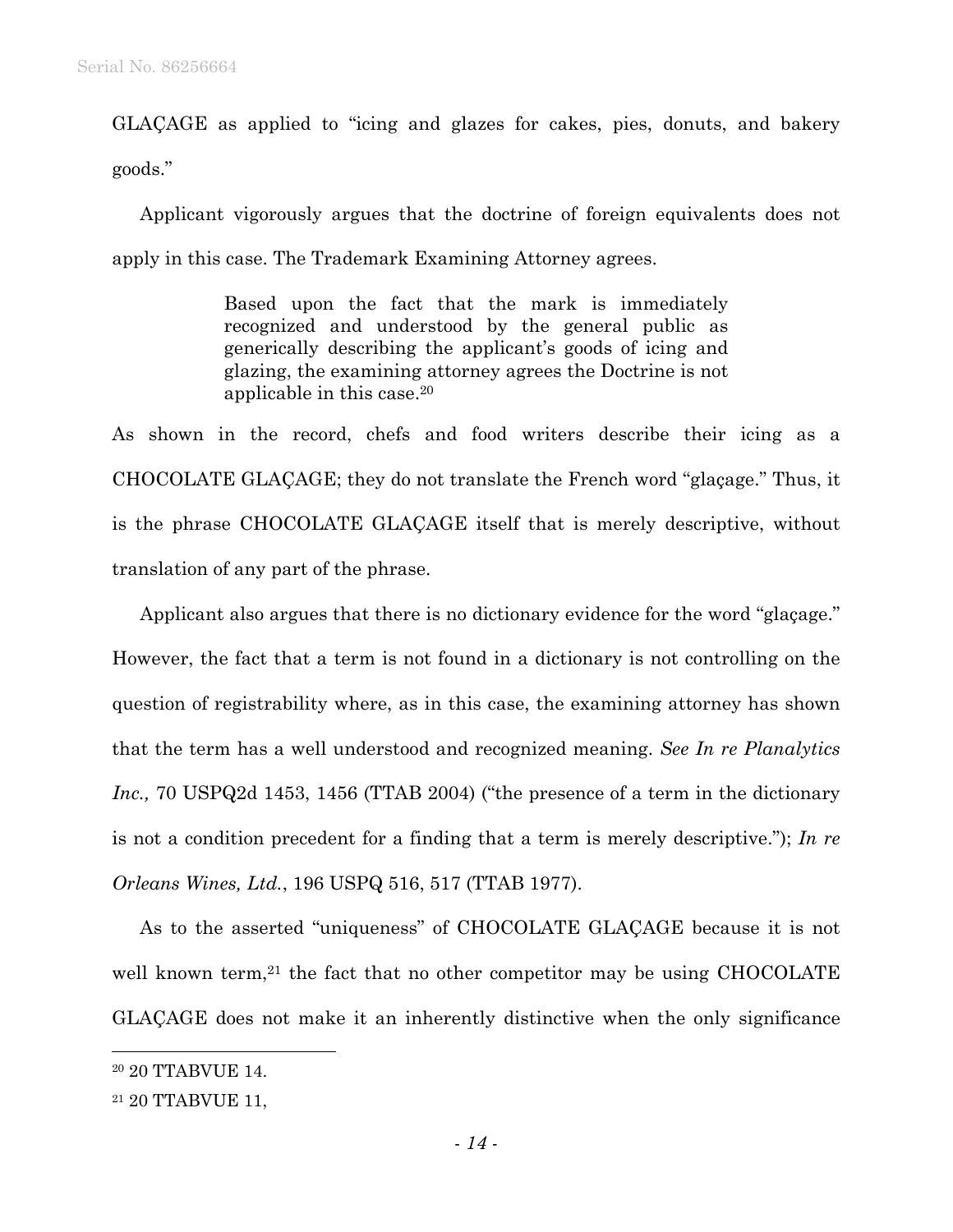projected by the term is merely descriptive. *See In re Thomas Nelson Inc.,* 97 USPQ2d 1712, 1717 (TTAB 2011) (NKJV is merely descriptive for bibles); *In re Hunter Fan Co.,* 78 USPQ2d 1474, 1476 (TTAB 2006) ("a word need not be in common use in an industry to be descriptive, and the mere fact that an applicant is the first to use a descriptive term in connection with its goods, does not imbue the term with source-identifying significance"); *In re Alpha Analytics Investment Group LLC*, 62 USPQ2d 1852, 1856 (TTAB 2002) (ALPHA ANALYTICS DIGITAL FUTURE FUND is merely descriptive for "financial services, namely, investment advisory services and mutual fund investment services")

Finally, at the oral hearing, Applicant questioned the probative value of random websites referencing the term CHOCOLATE GLAÇAGE that would be seen by an indeterminate and presumably small number of readers. However, the websites demonstrate how the authors use the term CHOCOLATE GLAÇAGE and how that term will be perceived by the readers. The evidence is sufficient to create a *prima facie* case that CHOCOLATE GLAÇAGE is merely descriptive. *Cf.* Juice Generation*, Inc. v. GS Enters. LLC,* 794 F.3d 1334, 115 USPQ2d 1671 (Fed. Cir. 2015) (while the specifics as to the extent and impact of the use of third party marks was not proven, that a considerable number of third parties use similar marks is "powerful on its face."). We are not persuaded that Applicant's specimen of use showing use of CHOCOLATE GLAÇAGE™ ICING rebuts the *prima facie* case made by the Examining Attorney.